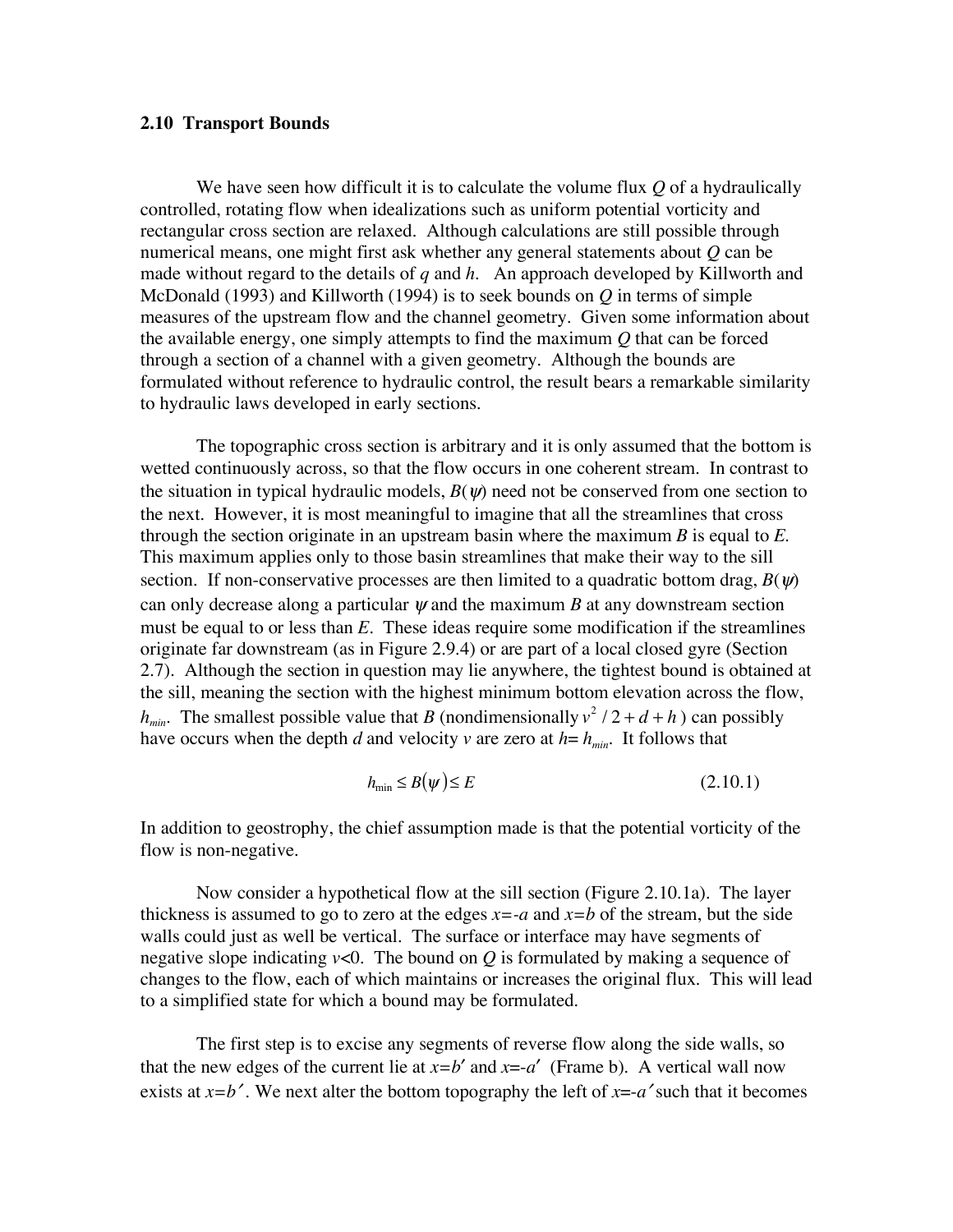flat and has the elevation  $h_{\min}$  (Frame c). Over this flat portion we add a positive region of flow that brings the layer depth smoothly to zero at a point  $x = -a$ <sup>"</sup>. The width of the side region is arbitrary. None of the alterations thus far could decrease the volume flux. The flux of the altered flow is given by

$$
\int_{-a}^{b} dv dx = \int_{-a}^{b} (z_s - h) v dx = \frac{1}{2} (z_s^2 (b) - z_s^2 (-a)) - \int_{-a}^{b} h \frac{\partial z_s}{\partial x} dx \ge Q
$$
\n(2.10.2)

where  $z_s = d + h$ .

We next eliminate any interior minima in  $z<sub>s</sub>$  slicing off the top of the mound of water to the left of any such minima (Frames c and d). The segment extending from  $x=x_1$ to  $x=x_2$  in the figure is therefore replaced by a quiescent region, and the same is done to the left of any remaining minima. To prove that this operation cannot increase the flux note that for the Figure 2.10.1.c flow we have

$$
z_s(x_2) = B(\psi(x_2))
$$
\n(2.10.3)

and

$$
\frac{1}{2}\nu(x_1)^2 + z_s(x_1) = B(\psi(x_1)).
$$
\n(2.10.4)

Since  $z(x_1) = z(x_2)$ ,

$$
B(\psi(x_1)) - B(\psi(x_2)) = \frac{1}{2}\nu(x_1)^2 > 0
$$
\n(2.10.5)

Finally, the previous assumption of positive potential vorticity *q* along with the relationship  $dB/d\psi = q$  means that *B* must increase with  $\psi$  and thus

$$
\psi(x_2) - \psi(x_1) \le 0. \tag{2.10.6}
$$

The flux to be removed must therefore be non-positive.

The end result of this surgery is a water surface rising monotonically to the right, so the stream has positive or zero velocity everywhere across the channel with flux equal to or greater than the original. A bound on the altered flow can be formulated beginning using definition (2.10.2) of flux:

$$
\frac{1}{2}(z_s^2(b') - z_s^2(-a'')) - \int_{-a''}^{b'} h \frac{\partial z_s}{\partial x} dx , \qquad (2.10.7)
$$

Since  $\partial z$ ,  $\partial x$  is non-negative, the integral in the above expression cannot be less than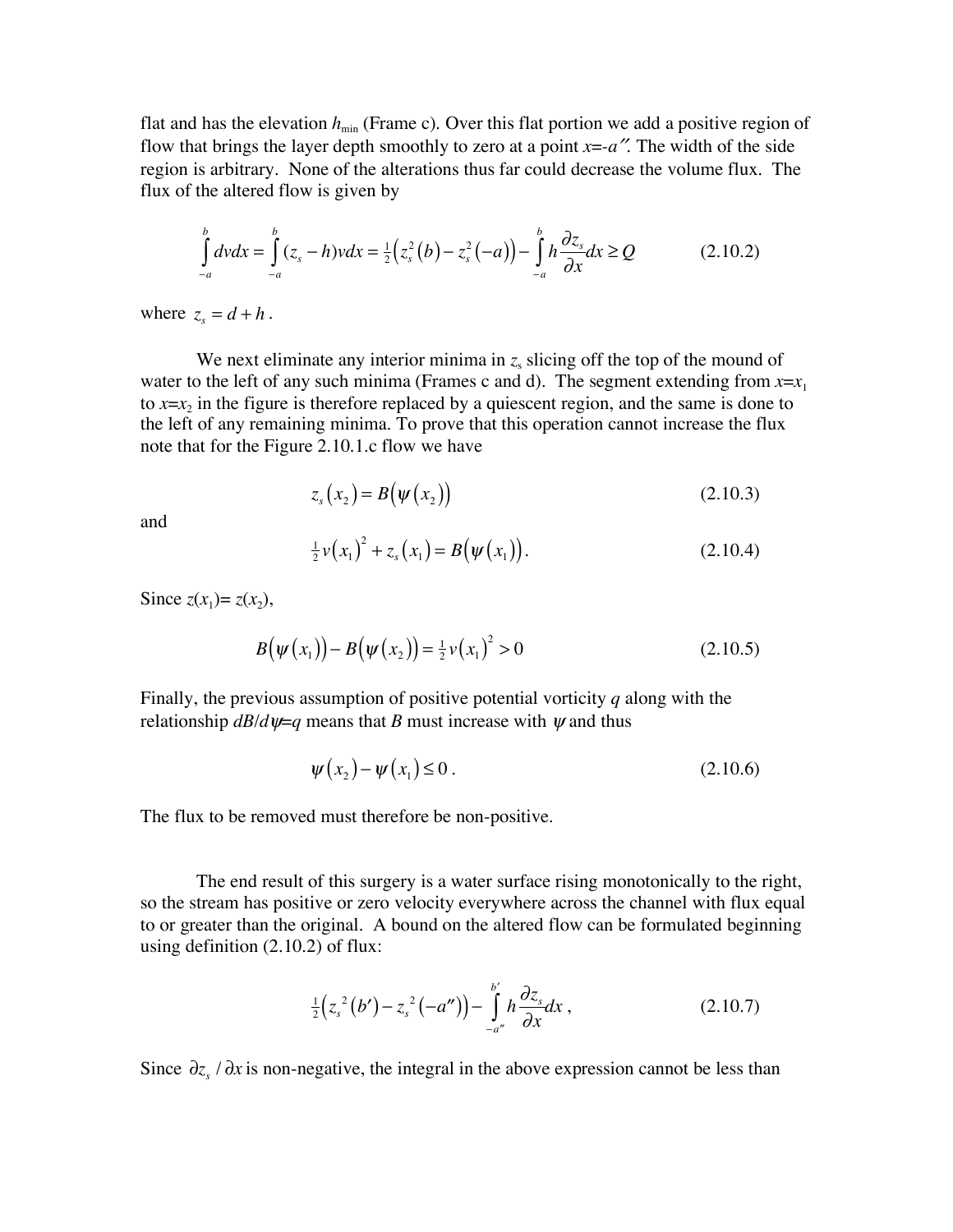$$
\int_{-a''}^{b'} h_{\min} \partial z_s / \partial x dx = h_{\min} (z_s(b') - z_s(-a'')) = h_{\min} (z_s(b') - h_{\min}), \qquad (2.10.8)
$$

The original flux *Q* is therefore bounded according to

$$
Q \leq \frac{1}{2} (z_s^2 (b') - z_s^2 (-a'')) - \int_{-a''}^{b'} h \frac{\partial z_s}{\partial x} dx
$$
  
 
$$
\leq \frac{1}{2} (z_s^2 (b') - h_{\min}^2) - h_{\min} (z_s (b') - h_{\min}) = \frac{1}{2} (z_s (b') - h_{\min})^2
$$
 (2.10.9)

Now  $z<sub>s</sub>(b')$  cannot exceed the maximum value *E* of the Bernoulli function, and therefore  $Q \leq \frac{1}{2}(E - h_{min})^2$ . Also, if we associate with *E* an equivalent surface elevation  $h_{min} + \Delta z_E$ , then the transport bound becomes  $Q \leq \frac{1}{2} \Delta z_E^2$  or, in dimensional terms:

$$
Q^* \le \frac{g(\Delta z_E^*)^2}{2f}.
$$
\n(2.10.10).

There are a number of examples, all with rectangular cross sections and all with separated sill flow, for which the right-hand side of (2.10.10) gives the exact flux. The first is the case of flow from an infinitely deep and quiescent basin across a sill (Section 2.4). Here  $\Delta z_{\rm E}$ <sup>\*</sup> is just the reservoir head,  $\Delta z$  of (2.4.15), and is a constant over the upstream basin. We also argued in Section 2.6 that any separated sill flow that stagnates along the right wall is critical and that the corresponding flux is given by interpreting  $\Delta z_{\rm E}^*$  as  $\Delta z_{\rm E}^*$ , the upstream elevation along the right wall. If *q* (=*dB*/*d* $\psi$ ) is non-negative, and the reservoir flow is unidirectional, then  $\Delta z_R^*$  does indeed represent the maximum upstream value of the Bernoulli function and (2.10.10) is exact. In both of these cases the flow is either positive or zero at the edges, so that no fluid need be excised from the end points (Figure 2.10.1a,b). Also, since the bottom is horizontal, the shaving off of mounds of fluid (Figure 2.10.1c) does not alter the volume flux. Therefore the sequence of steps taken to formulate the bound results in no decrease in transport. The cases serve notice that the bound is achievable.

The fact that (2.10.10) is achievable in two examples with rectangular crosssections suggests that departures from this geometry might generally tend to reduce the flux. However, if the geometry is sufficiently irregular that the flow becomes divided into two or more streams, then the combined flux can exceed the bound, though (2.10.10) continues to hold for each individual stream. Whitehead (2003) presents an example. Simply put, the formation of multiple streams is similar to the existence of multiple openings through which fluid may drain from the basin.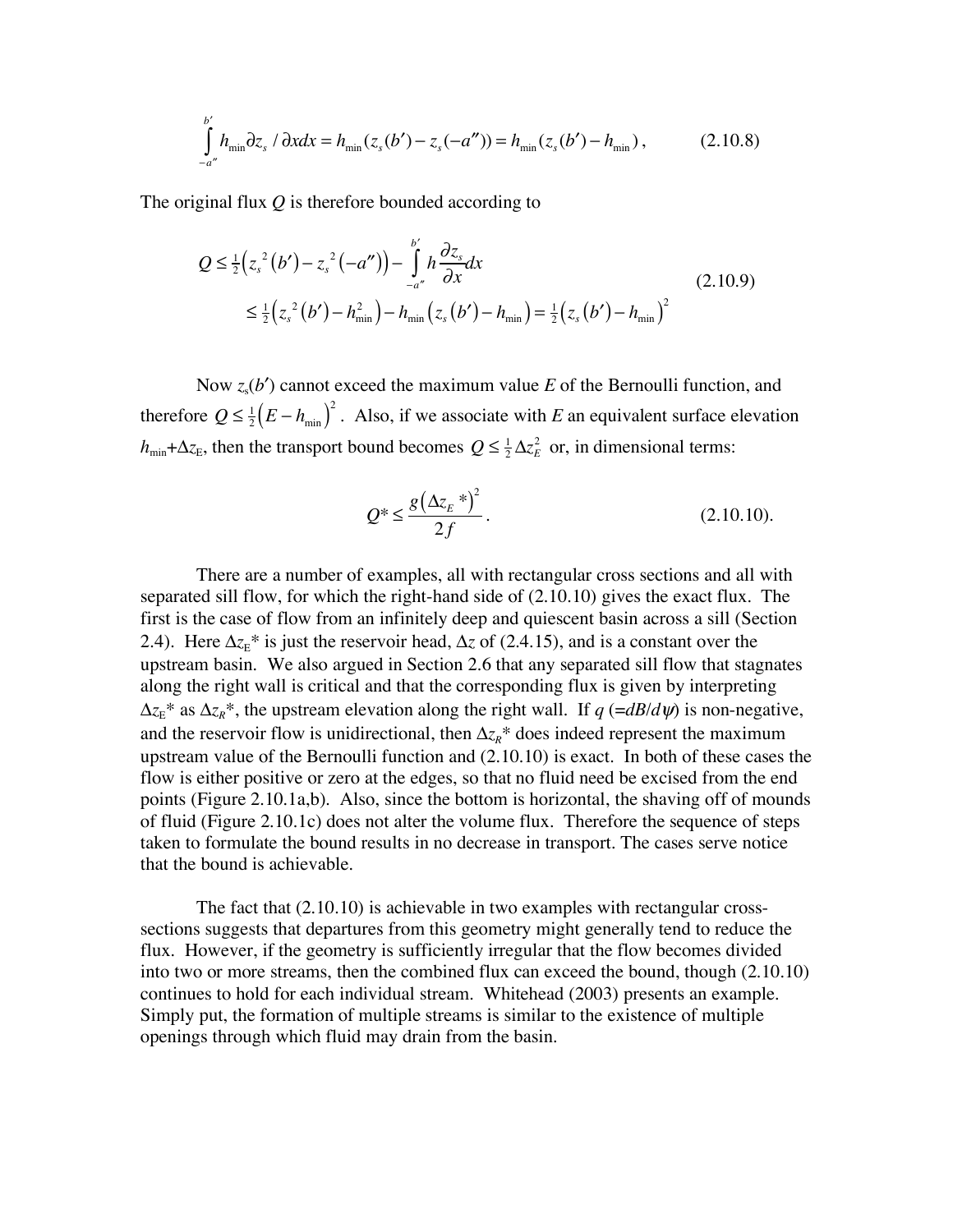Killworth and Mcdonald (1993) have shown that the bound can be extended to a fluid with *N* layers, each with its own uniform density, and all lying below a deep and inactive upper fluid. The volume flux  $Q_n$  in layer *n* is according to

$$
F_n \le \frac{g_n}{2g} (E_n - h_{\min})^2, \tag{2.10.11}
$$

where  $g_n$  is the reduced gravity and  $E_n$  is the maximum Bernoulli function for that layer, the latter defined with the same restriction as the single-layer case.

## **Figure Captions**

Figure 2.10.1 Series of surgical procedures used to alter a given flow (a) in order to produce a simpler flow (d) whose transport is known. The transport cannot be decreased in any step and thus the transport of (d) acts as a bound. (Based on a figure in Killworth and MacDonald, 1993).